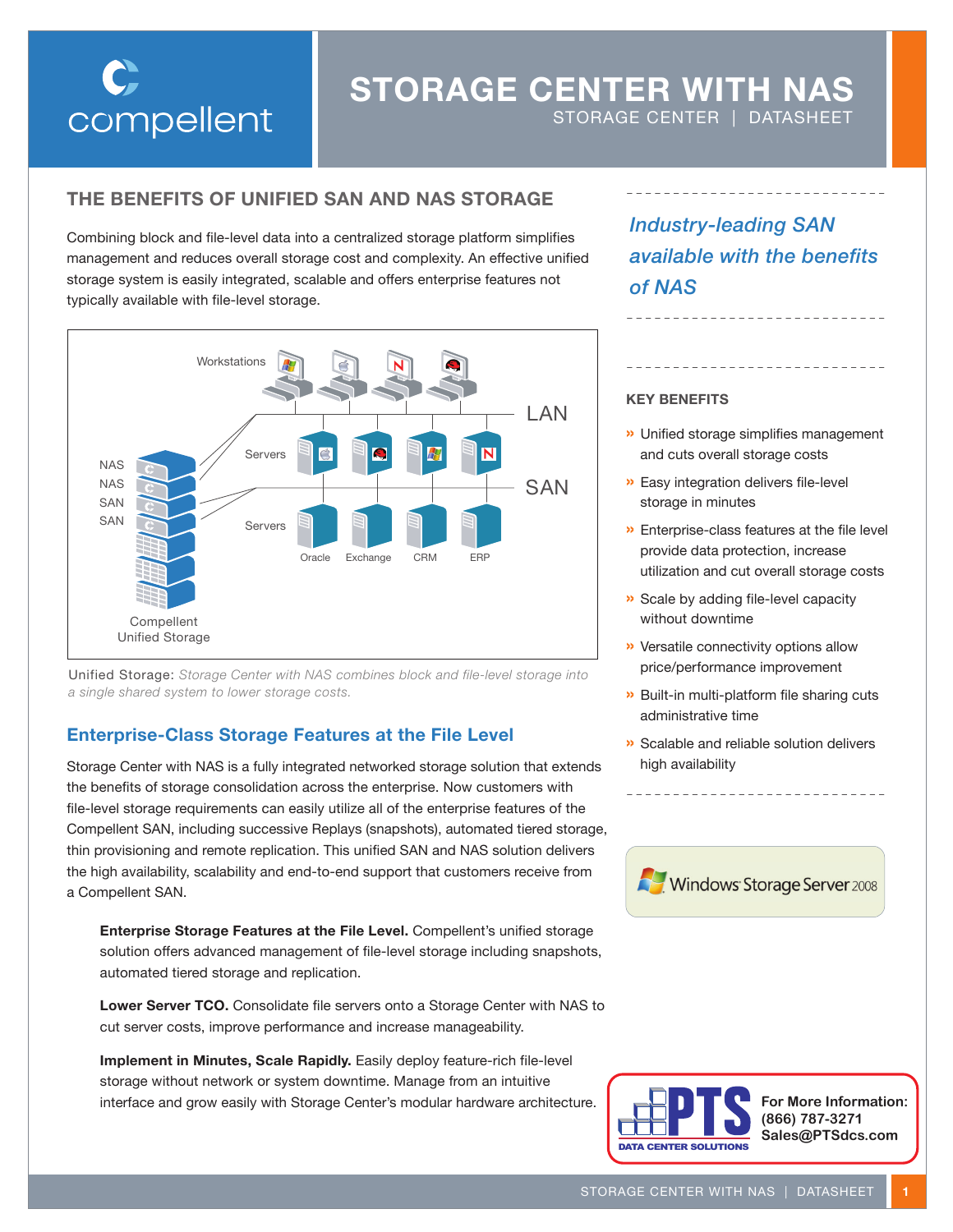Traditional NAS implementations allow heterogeneous file sharing but don't typically offer the advanced block-level management capabilities available with a SAN.

## **PRODUCT FEATURES**

## **Storage Consolidation Lowers TCO**

Consolidating multiple file servers with NAS reduces overall server hardware, management overhead and associated IT staff costs. Compellent's unified SAN and NAS solution allows you to connect more servers to your SAN without added cost or complexity. In addition, servers can be connected to the Compellent SAN via Ethernet instead of costly Fibre Channel, cutting connectivity costs.

- **»** Support for both Fibre Channel and iSCSI connectivity to the SAN provides a flexible, cost-effective solution
- **»** Storage Center with NAS has lower upfront costs than a general purpose server and provides clients without any client licenses
- **»** Single point of contact for entire end-to-end solution lowers management cost and complexity

## **Feature-Rich File-Level Storage in Minutes**

Storage Center with NAS is designed to be quickly and easily deployed, allowing you to add file-level disk capacity or additional functionality without network or server downtime. This integration combined with an intuitive interface and remote management capabilities enable Storage Center with NAS to be implemented and managed in minutes.

- **»** Built in support for CIFS, NFS and HTTP, HTTPS protocols enables out of the box heterogeneous file sharing
- **»** Embedded Virtual Disk Service (VDS) Manager simplifies volume setup and mapping from the NAS interface
- **»** Indexing service makes it quick and easy to search for files
- **»** Single Instance Storage (SIS) automatically de-duplicates at the file level to save more than 35 percent of disk space and reduce storage management costs



File Sharing Without Downtime: *Storage Center with NAS can be added and easily managed to enable heterogeneous file sharing capabilities.*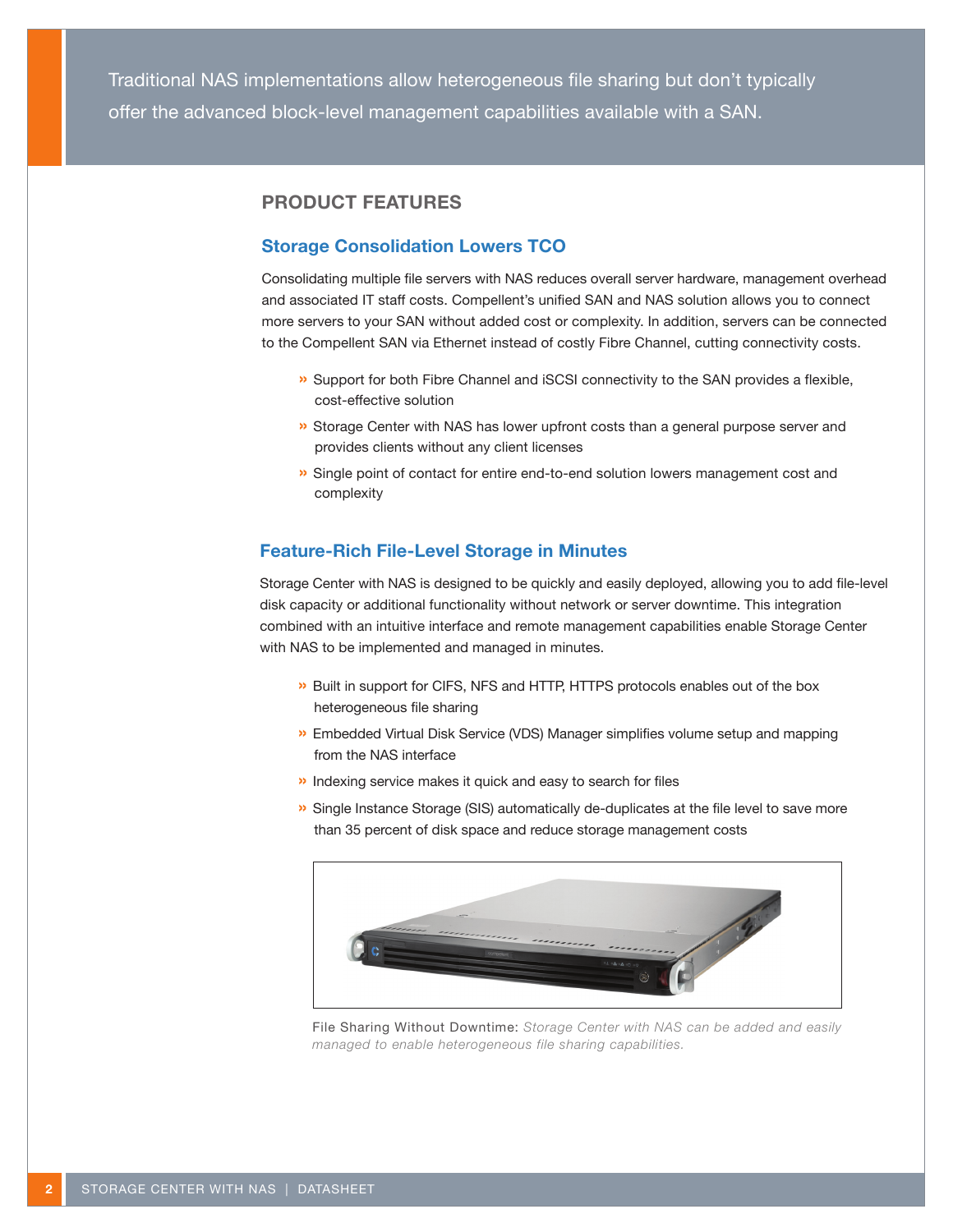## **Enterprise Features Take NAS to the Next Level**

Storage Center with NAS enables customers with file-level storage requirements to leverage the benefits of Storage Center's Dynamic Block Architecture, including rapid recovery, automated tiered storage, thin provisioning and remote replication. A fully redundant hardware platform utilizes the reliable code base of Windows Storage Servers 2008, Enterprise Edition, and allows up to 16 NAS systems to be clustered to provide high availability.

- **»** MPIO support is embedded to provide tight integration for availability, reliability and performance, allowing failover support via Fibre Channel or iSCSI connections
- **»** NAS platform provides optimized file-level performance over general purpose servers
- **»** Advanced virtualization speeds performance and allows file-level provisioning from a single, shared pool





Powerful Storage Solution: *Both file and block-level data can be easily stored, managed and protected with this unified approach.*

## **Integrated Snapshots and Remote Replication Ensure Continuous Availability**

With Compellent's Data Instant Replay, you can recover volumes to servers in less than 10 seconds. Using a simple point-and-click interface, administrators of all levels can create a high number of Replays (snapshots) to ensure rapid recovery of NAS files. With Remote Instant Replay, these Replays can be replicated to a remote location to provide disaster recovery.

- **»** Increase level of service to your end users by recovering deleted files quickly
- **»** Minimize system downtime from disk or server failures, viruses or human error
- **»** Create a high number of Replays without performance degradation
- **»** Setup remote replication in six clicks, verify disaster recovery online in just minutes while the replication is still in progress



New Levels of Business Continuity: *Multi-site replication enables robust data protection without the need for matching configurations at each site.*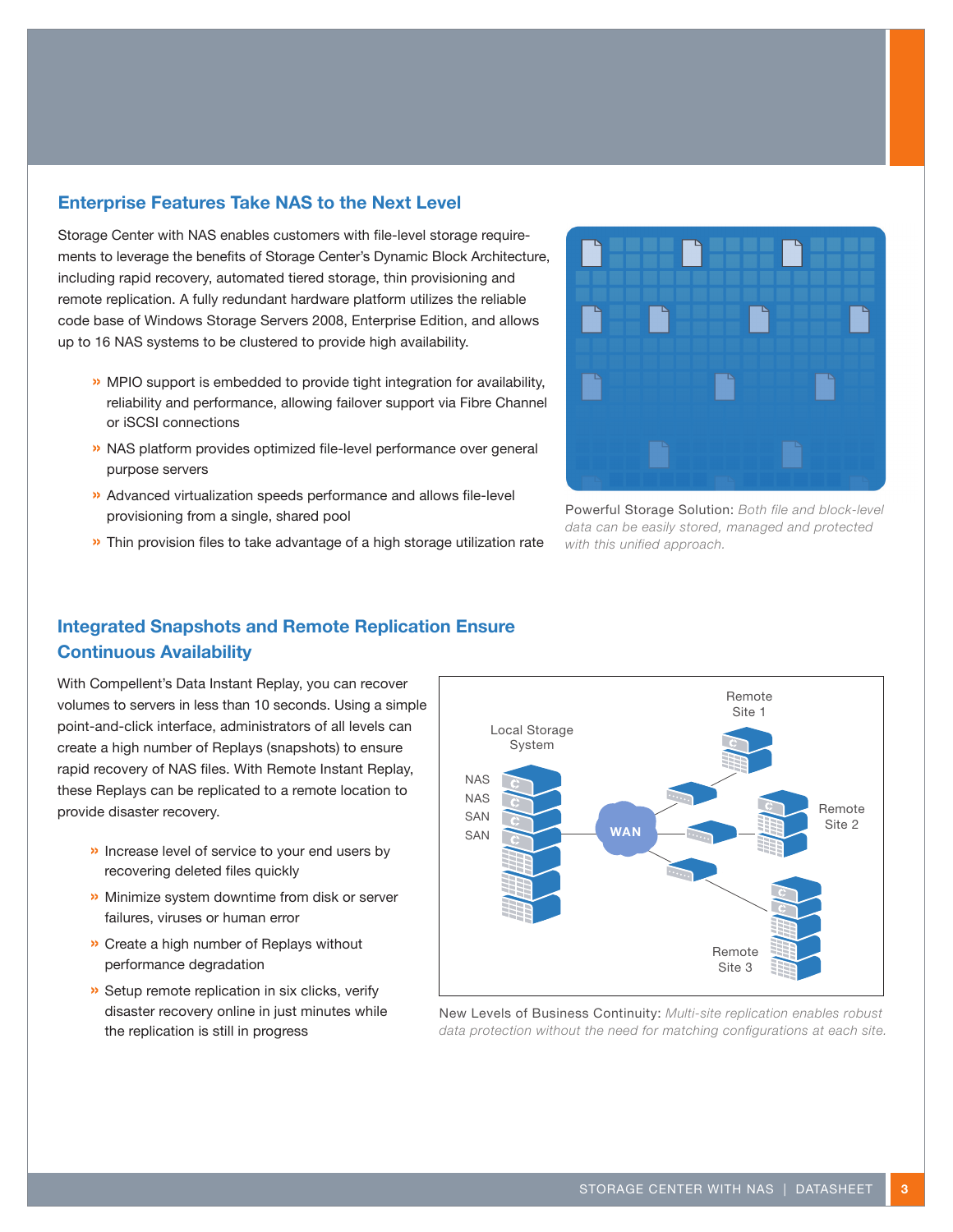## **Automated Tiered Storage Lowers Disk Costs**

Storage Center with NAS extends the benefits of block-level intelligence to file servers attached to the SAN. By utilizing the underlying blocks in NAS storage, Storage Center provides a block-level automated tiered storage solution. Compellent's Data Progression automatically classifies and migrates data at the block-level to the preferred tier of storage based on frequency of access. Frequently accessed data is retained on highperformance storage drives and infrequently accessed data is stored on lower-cost storage devices, thereby cutting disk expenditures.

- **»** Metadata accurately determines the preferred data placement of both file-level and block-level data
- **»** Fastest drives are automatically placed in a higher tier, slower drives in a lower tier
- **»** Eliminates time consuming data classification and the repetitive, manual transferring of data between tiers
- **»** Storage Center with NAS can take advantage of all the disks in the tiered pool; as new drive technologies become available, they can be added to the appropriate tier without downtime



Optimize File Storage: *Data Progression automatically retains frequently accessed data on high performance storage and stores infrequently accessed data on lower cost storage.*

## **Industry-Leading SAN Available with NAS**

Storage Center with NAS offers integration of file-level and block-level storage on a single, unified platform to reduce overall management complexity and total cost of ownership. Storage Center with NAS allows file-level data to be easily expanded, managed in minutes and protected via snapshots and remote replication. In addition, Storage Center with NAS offers an automated tiered storage solution to automatically store data on the preferred tier of storage and cut overall storage expenditures.